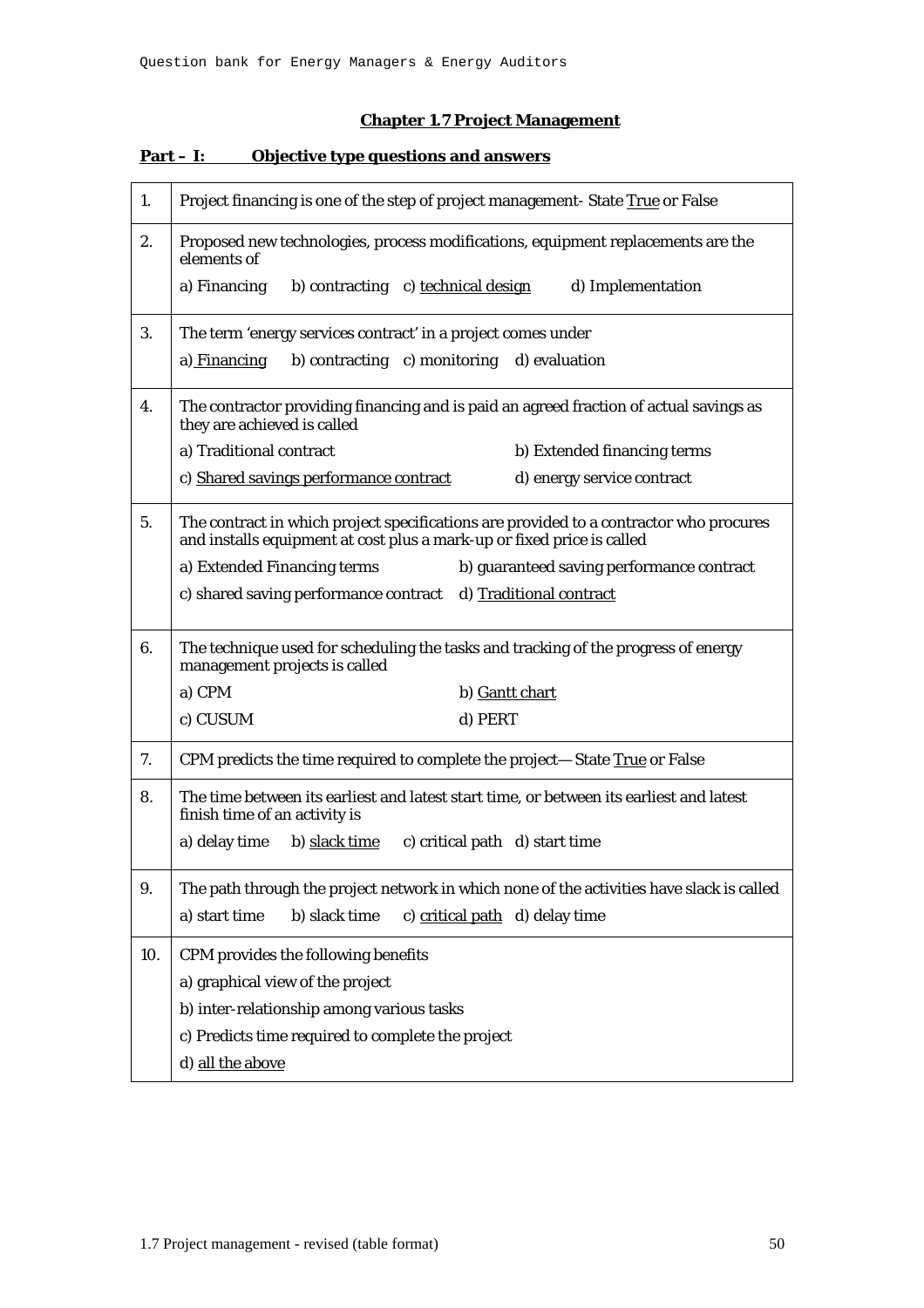| 11. | Which of the following statements about critical path analysis (CPA) is true?                                                                                                                                                                                            |  |  |  |  |  |  |  |
|-----|--------------------------------------------------------------------------------------------------------------------------------------------------------------------------------------------------------------------------------------------------------------------------|--|--|--|--|--|--|--|
|     | a) The critical path is the longest path through the network                                                                                                                                                                                                             |  |  |  |  |  |  |  |
|     | b) The critical path is the shortest path through the network                                                                                                                                                                                                            |  |  |  |  |  |  |  |
|     | c) Tasks with float will never become critical                                                                                                                                                                                                                           |  |  |  |  |  |  |  |
|     | d) The network should remain constant throughout the project                                                                                                                                                                                                             |  |  |  |  |  |  |  |
| 12. | Project management technique which uses three time estimates-optimistic, pessimistic<br>and most likely, which help in establishing the probability of completing a project within<br>a specified time and take calculated risk before commencing a project is---------. |  |  |  |  |  |  |  |
|     | (b) CUSUM<br>$(c)$ CPM<br>(d) none of the above<br>$(a)$ PERT                                                                                                                                                                                                            |  |  |  |  |  |  |  |
| 13. | The network model that allows for randomness in activity completion times is called                                                                                                                                                                                      |  |  |  |  |  |  |  |
|     | (a) CUSUM<br>$(b)$ CPM<br>$(c)$ PERT<br>(d) Gantt chart                                                                                                                                                                                                                  |  |  |  |  |  |  |  |
| 14. | The technique which suggests corrective action to be taken in the light of actual<br>performance is --------                                                                                                                                                             |  |  |  |  |  |  |  |
|     | (a) CUSUM<br>$(b)$ PERT<br>(c) Performance monitoring<br>(d) none of the above                                                                                                                                                                                           |  |  |  |  |  |  |  |
| 15. | Performance is done after implementation. State True or false                                                                                                                                                                                                            |  |  |  |  |  |  |  |
| 16. | An effective way of communicating a projects benefit usually as a part of a performance<br>measuring and reporting process is termed as.                                                                                                                                 |  |  |  |  |  |  |  |
|     | (a) Performance indicator<br>$(b)$ CPM<br>$(c)$ PERT<br>(d) Gantt chart                                                                                                                                                                                                  |  |  |  |  |  |  |  |
| 17. | In project management system, Critical Path Method CPM) allows for randomness<br>activity completion time deterministic method while Programme Evaluation Review<br>Technique (PERT) uses fixed time estimate for each activity. State True or False.                    |  |  |  |  |  |  |  |
| 18. | In Critical Path of CPM used in project planning techniques indicates _______.                                                                                                                                                                                           |  |  |  |  |  |  |  |
|     | a) time require for the completion of the project                                                                                                                                                                                                                        |  |  |  |  |  |  |  |
|     | b) delays in the project                                                                                                                                                                                                                                                 |  |  |  |  |  |  |  |
|     | c) early start and late end of the project                                                                                                                                                                                                                               |  |  |  |  |  |  |  |
|     | d) none of the above                                                                                                                                                                                                                                                     |  |  |  |  |  |  |  |
| 19. | Which of the following does not belongs to project planning technique?                                                                                                                                                                                                   |  |  |  |  |  |  |  |
|     | a) CPM<br>b) PERT                                                                                                                                                                                                                                                        |  |  |  |  |  |  |  |
|     | c) Gantt chart<br>d) IRR (internal rate of return)                                                                                                                                                                                                                       |  |  |  |  |  |  |  |
| 20. | Formal project Close Out is necessary:                                                                                                                                                                                                                                   |  |  |  |  |  |  |  |
|     | a) On medium to large projects only<br>b) On all projects                                                                                                                                                                                                                |  |  |  |  |  |  |  |
|     | c) Only if a project has been terminated early<br>d) As part of Post Project Appraisal                                                                                                                                                                                   |  |  |  |  |  |  |  |

## **Part – II: Short type questions and answers**

| Define the term 'project'.                                                                                                          |
|-------------------------------------------------------------------------------------------------------------------------------------|
| A project is a one-shot, time limited, goal directed, major undertaking requiring the<br>commitment of varied skills and resources. |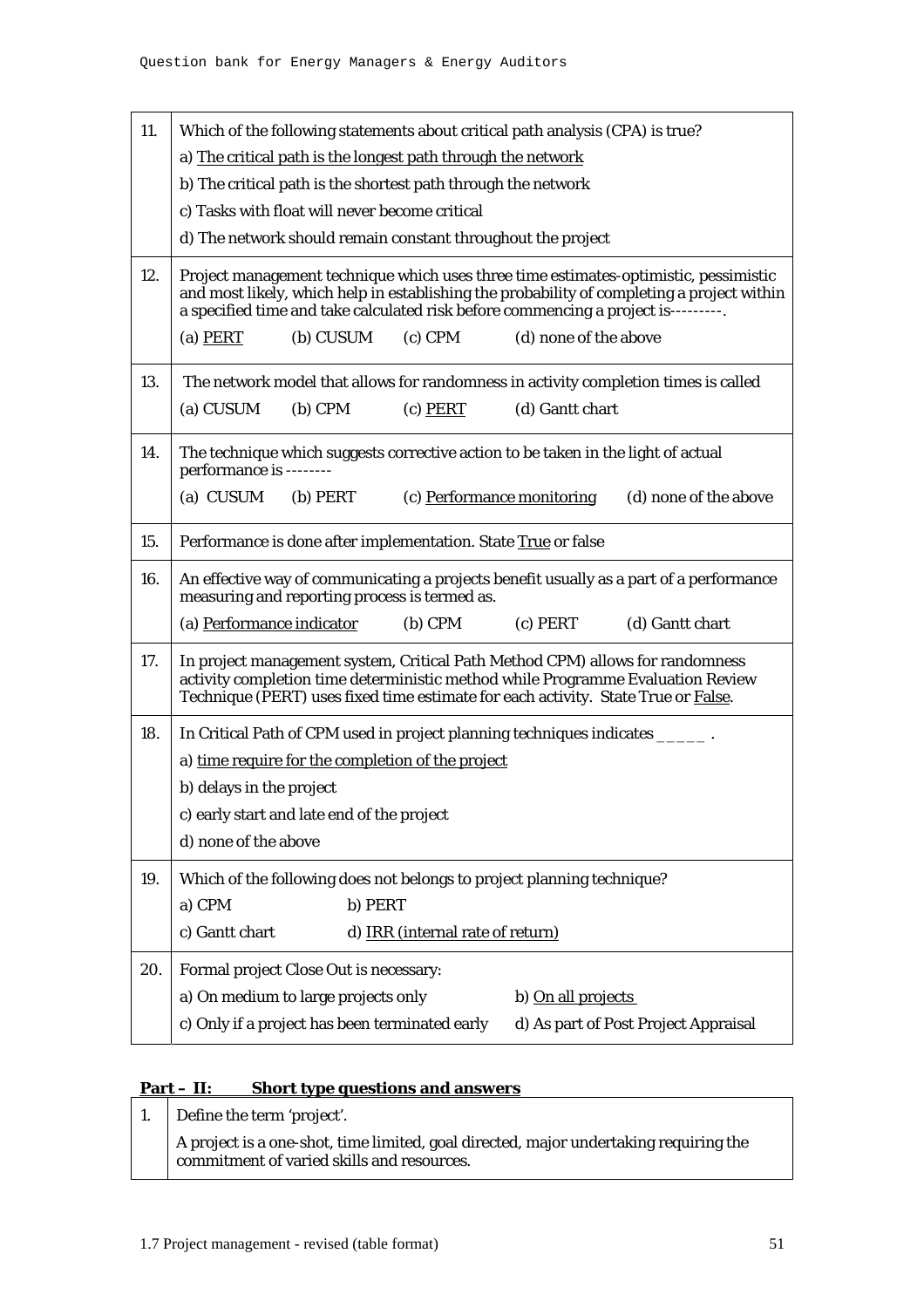| 2. | List various steps in project management.                                                                                                                                    |  |  |  |  |  |  |  |  |
|----|------------------------------------------------------------------------------------------------------------------------------------------------------------------------------|--|--|--|--|--|--|--|--|
|    | The various steps in project management are:                                                                                                                                 |  |  |  |  |  |  |  |  |
|    | a) Project definition and scope                                                                                                                                              |  |  |  |  |  |  |  |  |
|    | b) Technical design                                                                                                                                                          |  |  |  |  |  |  |  |  |
|    | c) Financing                                                                                                                                                                 |  |  |  |  |  |  |  |  |
|    | d) Contracting                                                                                                                                                               |  |  |  |  |  |  |  |  |
|    | e) Implementation                                                                                                                                                            |  |  |  |  |  |  |  |  |
|    | f) Performance monitoring                                                                                                                                                    |  |  |  |  |  |  |  |  |
| 3. | List the external source of funds during financing stage in project management.                                                                                              |  |  |  |  |  |  |  |  |
|    | External sources of funds include:                                                                                                                                           |  |  |  |  |  |  |  |  |
|    | <b>Bank loans</b><br>➤                                                                                                                                                       |  |  |  |  |  |  |  |  |
|    | <b>Leasing arrangement</b><br>➤                                                                                                                                              |  |  |  |  |  |  |  |  |
|    | Payment by savings (a deal arranged with equipment supplier)<br>➤                                                                                                            |  |  |  |  |  |  |  |  |
|    | <b>Energy services contract</b><br>➤                                                                                                                                         |  |  |  |  |  |  |  |  |
|    | <b>Private finance initiatives</b><br>➤                                                                                                                                      |  |  |  |  |  |  |  |  |
| 4. | List the elements to be considered during technical design of a project management.                                                                                          |  |  |  |  |  |  |  |  |
|    | Proposed new technologies, process modifications, equipment replacement and<br>a)<br>other measures included in the project.                                                 |  |  |  |  |  |  |  |  |
|    | Product / technology / material supply chain (sourcing of vender from domestic or<br>b)<br>international with reliability of supply)                                         |  |  |  |  |  |  |  |  |
|    | Commercial viability of the complete measures (IRR, NPV, etc.)<br>$\mathbf{c}$                                                                                               |  |  |  |  |  |  |  |  |
|    | d)<br>Special technical complexes (installation, maintenance, repair), associated skills<br>required.                                                                        |  |  |  |  |  |  |  |  |
|    | Preliminary designs, including schematics along with design requirements,<br>e)<br>manufacturer name and contact details and capital cost estimates.                         |  |  |  |  |  |  |  |  |
|    | f)<br>Organisational and management plan for implementation including time table,<br>personal requirements, staff training, project engineering and other logistical issues. |  |  |  |  |  |  |  |  |
| 5. | While screening the projects, list the criteria used to rank-order project opportunities.                                                                                    |  |  |  |  |  |  |  |  |
|    | Cost effectiveness of energy savings of complete package of measures (IRR, NPC,<br>a)<br>Cash flow, payback period)                                                          |  |  |  |  |  |  |  |  |
|    | Sustainability of savings over life of the equipment<br>b)                                                                                                                   |  |  |  |  |  |  |  |  |
|    | Ease of quantification, monitoring and verifying electricity and fuel savings<br>$\mathbf{c}$                                                                                |  |  |  |  |  |  |  |  |
|    | Availability of technology and ease in adoptability to Indian condition.<br>d)                                                                                               |  |  |  |  |  |  |  |  |
|    | Other environmental and social benefits (such as reduction in emissions and<br>e)<br>pollutants)                                                                             |  |  |  |  |  |  |  |  |
|    |                                                                                                                                                                              |  |  |  |  |  |  |  |  |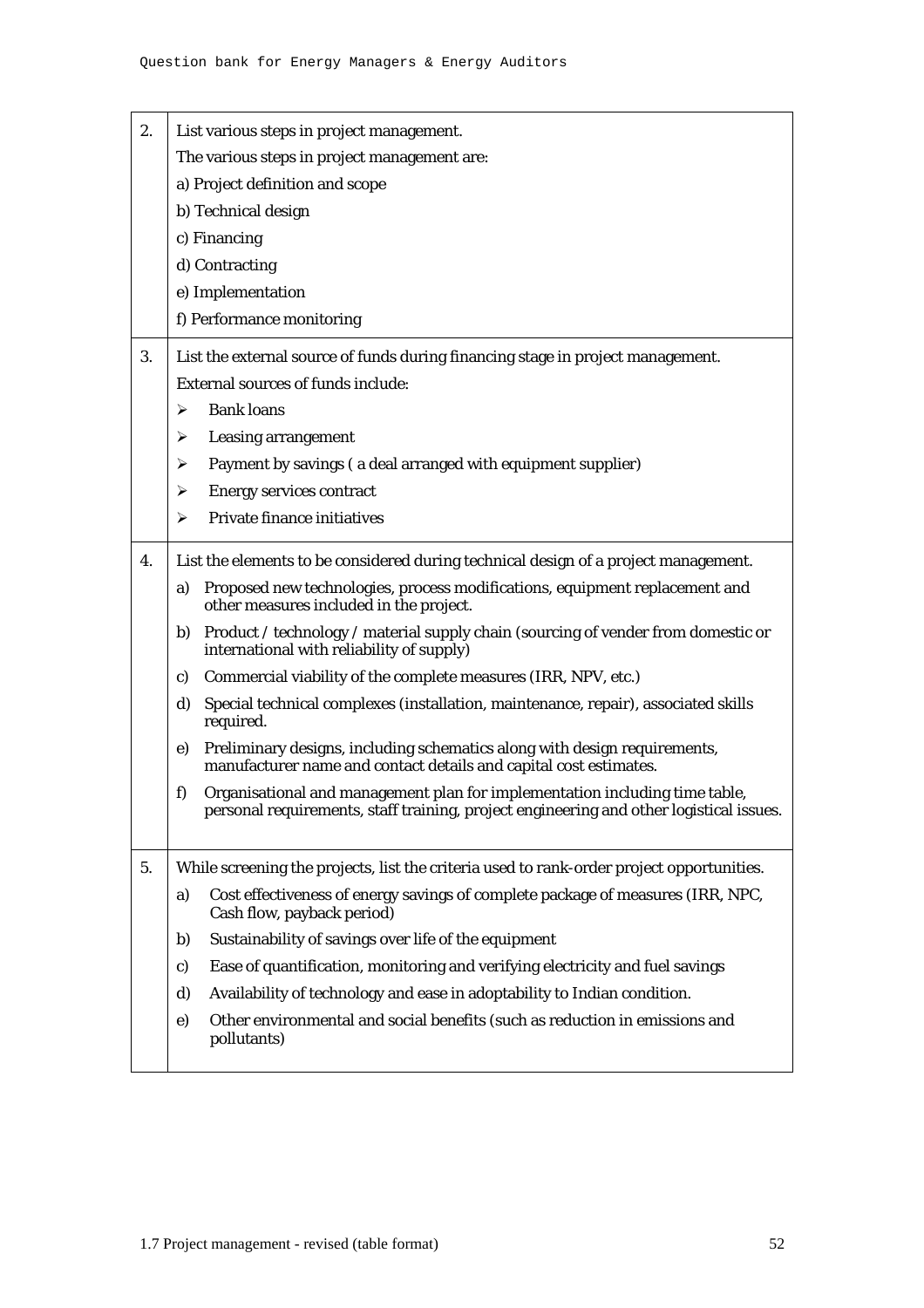| 6.  | What are the different types of contracts involved in project management system.                                                                                                                                                               |  |  |  |  |  |  |  |
|-----|------------------------------------------------------------------------------------------------------------------------------------------------------------------------------------------------------------------------------------------------|--|--|--|--|--|--|--|
|     | <b>Traditional contract</b><br>⋗                                                                                                                                                                                                               |  |  |  |  |  |  |  |
|     | Extended technical guarantee/service<br>➤                                                                                                                                                                                                      |  |  |  |  |  |  |  |
|     | <b>Extended financing terms</b><br>➤                                                                                                                                                                                                           |  |  |  |  |  |  |  |
|     | Guaranteed savings performance contract<br>➤                                                                                                                                                                                                   |  |  |  |  |  |  |  |
|     | Shared savings performance contract<br>➤                                                                                                                                                                                                       |  |  |  |  |  |  |  |
| 7.  | Briefly explain guaranteed saving performance contract.                                                                                                                                                                                        |  |  |  |  |  |  |  |
|     | Guaranteed Saving Performance Contract is a contract, where all or part of savings is<br>guaranteed by the contractor, and all or part of the costs of equipment and/or services is<br>paid down out of savings as they are achieved.          |  |  |  |  |  |  |  |
| 8.  | Briefly explain shared saving performance contract.                                                                                                                                                                                            |  |  |  |  |  |  |  |
|     | Shared Savings Performance Contract is the contractor, which provides the financing<br>and is paid an agreed fraction of actual savings as they are achieved. This payment is<br>used to pay down the debt costs of equipment and/or services. |  |  |  |  |  |  |  |
| 9.  | List guidelines used during implementation stage of projects?                                                                                                                                                                                  |  |  |  |  |  |  |  |
|     | Limit long lead times<br>➤                                                                                                                                                                                                                     |  |  |  |  |  |  |  |
|     | Manage out-of-pocket development by focusing efforts<br>➤                                                                                                                                                                                      |  |  |  |  |  |  |  |
|     | Manage project carefully<br>➤                                                                                                                                                                                                                  |  |  |  |  |  |  |  |
|     | 10. List the main points that are most important to a successful project                                                                                                                                                                       |  |  |  |  |  |  |  |
|     | a) A project must meet customer requirements                                                                                                                                                                                                   |  |  |  |  |  |  |  |
|     | b) A project must be under budget                                                                                                                                                                                                              |  |  |  |  |  |  |  |
|     | c) A project must be on time                                                                                                                                                                                                                   |  |  |  |  |  |  |  |
| 11. | List the steps involved in CPM project planning?                                                                                                                                                                                               |  |  |  |  |  |  |  |
|     | <b>Steps in CPM Project Planning</b>                                                                                                                                                                                                           |  |  |  |  |  |  |  |
|     | Specify the individual activities.<br>1.                                                                                                                                                                                                       |  |  |  |  |  |  |  |
|     | 2.<br>Determine the sequence/interrelationships of those activities.                                                                                                                                                                           |  |  |  |  |  |  |  |
|     | 3.<br>Draw a network diagram.                                                                                                                                                                                                                  |  |  |  |  |  |  |  |
|     | Estimate the completion time for each activity.<br>4.                                                                                                                                                                                          |  |  |  |  |  |  |  |
|     | Identify the critical path (longest path through the network)<br>5.                                                                                                                                                                            |  |  |  |  |  |  |  |
|     | 6.<br>Update the CPM diagram as the project progresses.                                                                                                                                                                                        |  |  |  |  |  |  |  |
| 12. | What are the benefits of CPM.                                                                                                                                                                                                                  |  |  |  |  |  |  |  |
|     | CPM provides the following benefits:                                                                                                                                                                                                           |  |  |  |  |  |  |  |
|     | Provides a graphical view of the project.                                                                                                                                                                                                      |  |  |  |  |  |  |  |
|     | Depicts the interrelationships among various tasks/activities                                                                                                                                                                                  |  |  |  |  |  |  |  |
|     | Predicts the time required to complete the project.                                                                                                                                                                                            |  |  |  |  |  |  |  |
|     | Shows which activities are critical to maintaining the schedule and which are not.                                                                                                                                                             |  |  |  |  |  |  |  |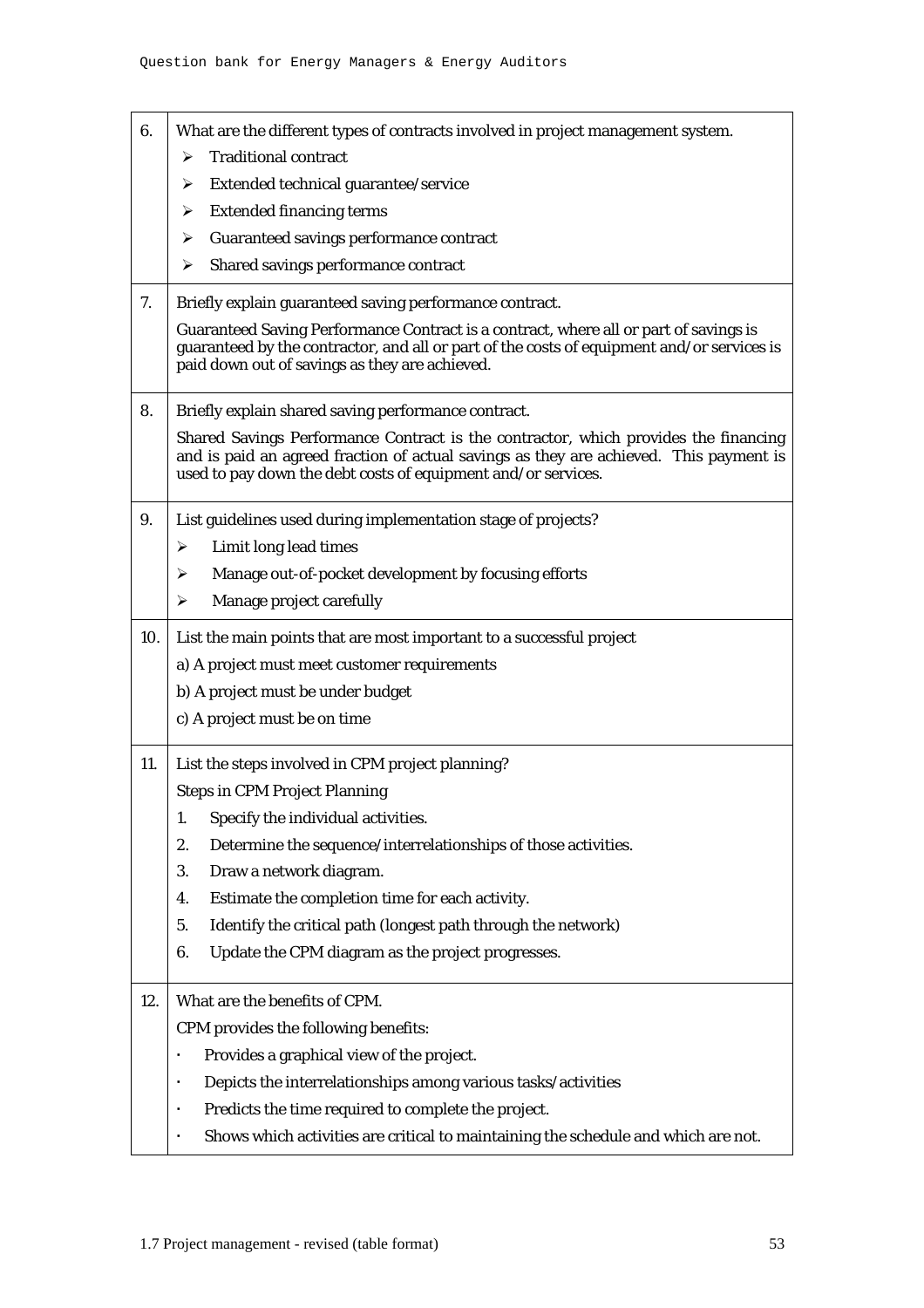| 13. | Define briefly PERT                                                                                                                                                                                                                                                                                                                                                                                                                                       |  |  |  |  |  |  |  |
|-----|-----------------------------------------------------------------------------------------------------------------------------------------------------------------------------------------------------------------------------------------------------------------------------------------------------------------------------------------------------------------------------------------------------------------------------------------------------------|--|--|--|--|--|--|--|
|     | The Program Evaluation and Review Technique (PERT) is a network model that allows<br>for randomness in activity completion times. PERT uses three time estimates-optimistic,<br>pessimistic and most likely, which help in establishing the probability of completing a<br>project within a specified time and take calculated risk before commencing a project. It<br>has the potential to reduce both the time and cost required to complete a project. |  |  |  |  |  |  |  |
| 14. | What are the different steps involved in PERT planning?                                                                                                                                                                                                                                                                                                                                                                                                   |  |  |  |  |  |  |  |
|     | PERT planning involves the following steps:                                                                                                                                                                                                                                                                                                                                                                                                               |  |  |  |  |  |  |  |
|     | Identify the specific activities and milestones.<br>1.                                                                                                                                                                                                                                                                                                                                                                                                    |  |  |  |  |  |  |  |
|     | 2.<br>Determine the interdependencies and proper sequence of the activities.                                                                                                                                                                                                                                                                                                                                                                              |  |  |  |  |  |  |  |
|     | 3.<br>Construct a network diagram.                                                                                                                                                                                                                                                                                                                                                                                                                        |  |  |  |  |  |  |  |
|     | 4.<br>Estimate the time (three time estimates, if probabilities are to be computed)<br>required for each activity.                                                                                                                                                                                                                                                                                                                                        |  |  |  |  |  |  |  |
|     | Determine the critical path.<br>5.                                                                                                                                                                                                                                                                                                                                                                                                                        |  |  |  |  |  |  |  |
|     | 6.<br>Update the PERT chart as the project progresses.                                                                                                                                                                                                                                                                                                                                                                                                    |  |  |  |  |  |  |  |
| 15. | What are the benefits of PERT.                                                                                                                                                                                                                                                                                                                                                                                                                            |  |  |  |  |  |  |  |
|     | PERT is useful because it provides the following information:                                                                                                                                                                                                                                                                                                                                                                                             |  |  |  |  |  |  |  |
|     | Expected project completion time.                                                                                                                                                                                                                                                                                                                                                                                                                         |  |  |  |  |  |  |  |
|     | Probability of completion before a specified date.<br>$\bullet$                                                                                                                                                                                                                                                                                                                                                                                           |  |  |  |  |  |  |  |
|     | The critical path activities that directly impact the completion time.<br>$\bullet$                                                                                                                                                                                                                                                                                                                                                                       |  |  |  |  |  |  |  |
|     | The activities that have slack time and that can lend resources to critical path<br>activities.                                                                                                                                                                                                                                                                                                                                                           |  |  |  |  |  |  |  |
|     | Activity starts and end dates.                                                                                                                                                                                                                                                                                                                                                                                                                            |  |  |  |  |  |  |  |
| 16. | How performance monitoring in project management is useful? List the benefits.                                                                                                                                                                                                                                                                                                                                                                            |  |  |  |  |  |  |  |
|     | Once the project is completed performance review should be done periodically to<br>compare actual performance with projected performance. A feedback device, it is useful<br>in several ways:                                                                                                                                                                                                                                                             |  |  |  |  |  |  |  |
|     | It throws light on how realistic were the assumptions underlying the project<br>a)                                                                                                                                                                                                                                                                                                                                                                        |  |  |  |  |  |  |  |
|     | It provides a documented log of experience that is highly valuable in future decision<br>b)<br>making                                                                                                                                                                                                                                                                                                                                                     |  |  |  |  |  |  |  |
|     | It suggests corrective action to be taken in the light of actual performance<br>c)                                                                                                                                                                                                                                                                                                                                                                        |  |  |  |  |  |  |  |
|     | It helps in uncovering judgmental biases<br>d)                                                                                                                                                                                                                                                                                                                                                                                                            |  |  |  |  |  |  |  |
|     | It includes a desired caution among project sponsors.<br>$\mathbf{e})$                                                                                                                                                                                                                                                                                                                                                                                    |  |  |  |  |  |  |  |
| 17. | List the project planning techniques used in project management.                                                                                                                                                                                                                                                                                                                                                                                          |  |  |  |  |  |  |  |
|     | Gantt chart, Critical path method (CPM), Programme evaluation review techniques<br>(PERT).                                                                                                                                                                                                                                                                                                                                                                |  |  |  |  |  |  |  |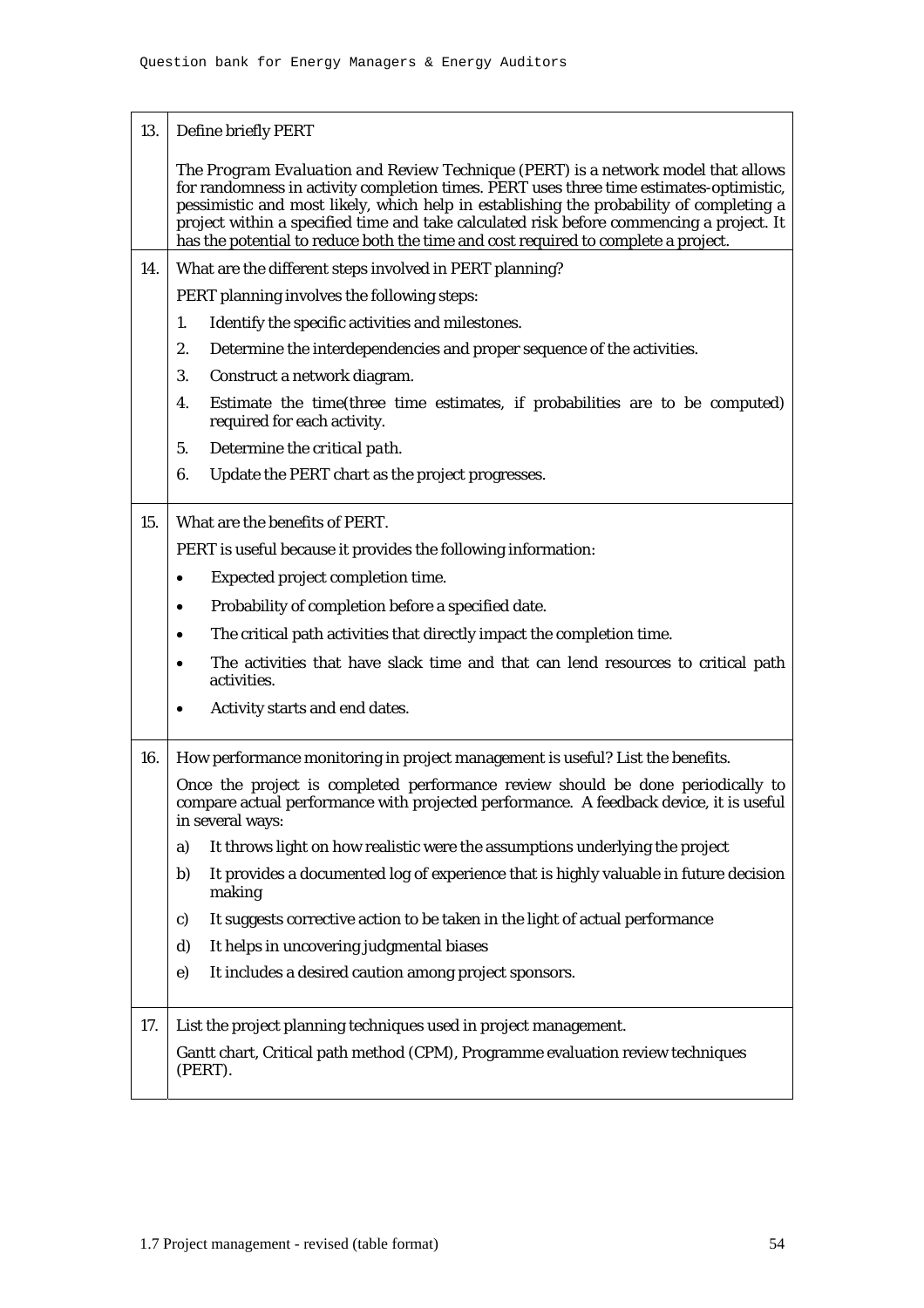18. What is slack time in critical path in CPM? The *slack time* for an activity is the time between its earliest and latest start time, or between its earliest and latest finish time. Slack is the amount of time that an activity can be delayed past its earliest start or earliest finish without delaying the project. 19. List the internal source of funds during financing stage in project management. Internal sources of fund include:  $\triangleright$  Direct cash provision from company reserves  $\triangleright$  From the revenue budget (if pay back period is very attractive and less than a year)  $\triangleright$  New share capital 20. Explain the need for measurement and verification in a project management system Facility energy savings are determined by comparing the energy use before and after the installation of energy conservation measures. The "before" case is called the baseline; the "after" case is referred to as the post-installation or performance period. Proper determination of savings includes adjusting for changes that affect energy use but that are not caused by the conservation measures. Such adjustments may account for differences in capacity utilization, raw material quality, product mix and other parameters, between the baseline and performance periods. In general, Savings = (Baseline Energy use) adjusted –Post-installation Energy use For example in a paper mill a variety of products depending on thickness (Grams per Square meter) are made. If energy consumption is evaluated as kCals or kWh per tonne of paper the figures could be misleading. Under these circumstances the measurement and verification system is to be designed accounting for these variations

## **Part – III Long type questions and answers**

| 1. | Briefly explain steps in project management.                                                                                                                                                                                                                                                                                                                                                       |
|----|----------------------------------------------------------------------------------------------------------------------------------------------------------------------------------------------------------------------------------------------------------------------------------------------------------------------------------------------------------------------------------------------------|
|    | a) Project definition and scope: The first step in project development cycle is to identify<br>components of the project. Projects may be identified both internally and externally.<br>Next screening of the projects is used to rank older project opportunities.                                                                                                                                |
|    | b) Technical design: Once project makes its part the screening process, the hard work of<br>developing technical specification begins. For a project to be considered a viable<br>investment, its proponent must present a sound technical feasibility.                                                                                                                                            |
|    | c) Financing: The funding for a project is often outside the control of the project<br>manager. However, it is important that one should understand the principles behind<br>the provision of scarce funds. Project funds can be obtained from either internal or<br>external sources.                                                                                                             |
|    | d) Contracting: Substantial portion of a project is typically executed through contracts,<br>the proper management of contracts is critical to the successful implementation of a<br>project. If the project is to be implemented by an outside contractor several types of<br>contracts may be used to undertake the installation and commissioning.                                              |
|    | e) Implementation: Implementation stage involves the execution of project as agreed<br>whilst carefully monitoring the progress and managing changes. On energy efficiency<br>projects the main issues are technology selection risk, the overall risk sharing criteria<br>is the installation contract, structure and relationship with sub-contractors and<br>enforcing penalties among parties. |
|    | Project monitoring techniques: there are variety of basic planning and monitoring                                                                                                                                                                                                                                                                                                                  |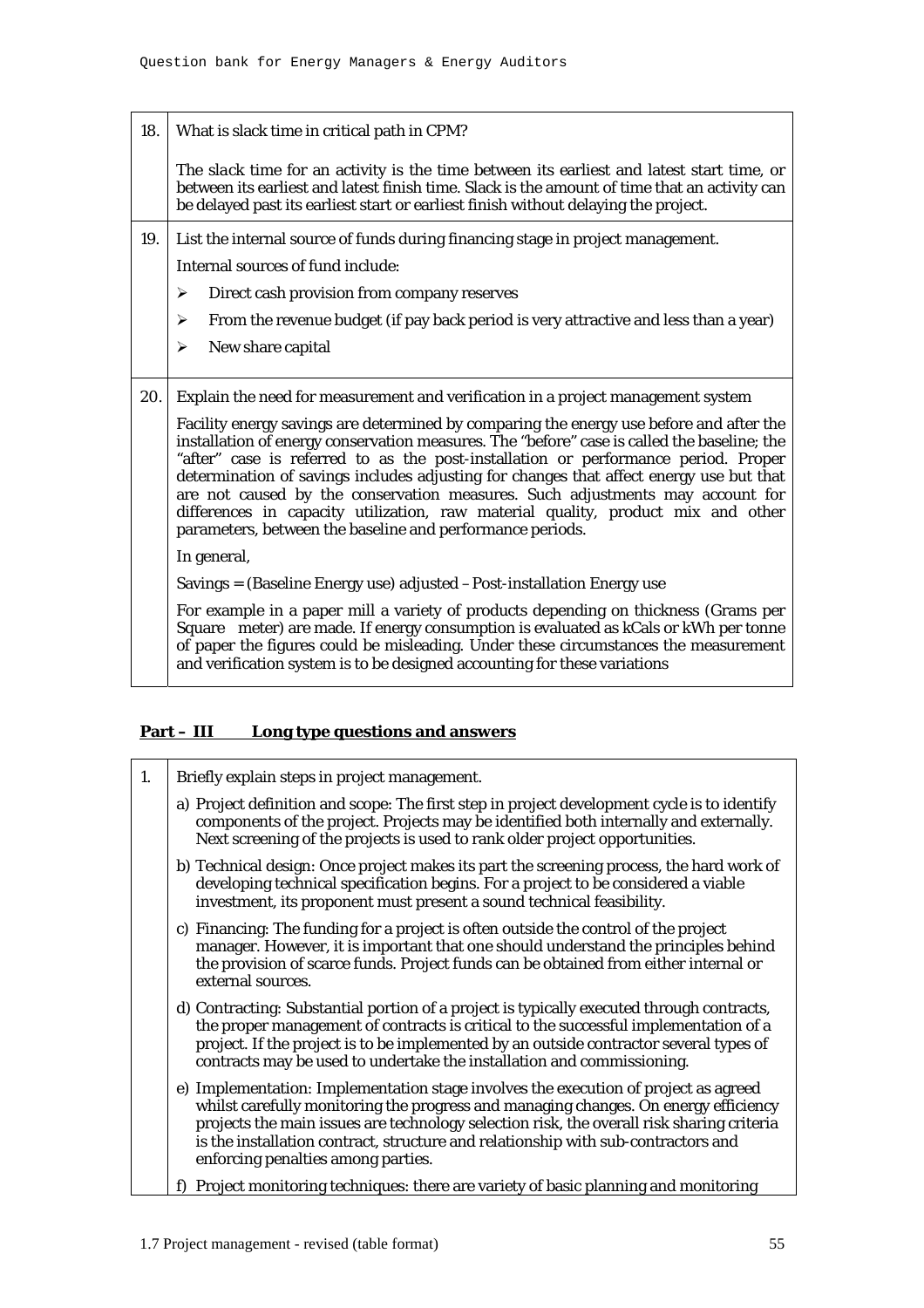|    | techniques. All monitor progress and costs against resource budgets. Some of them<br>are Gantt charts, CPM (critical path method), program evaluation and review<br>techniques.                                                                                                                                                                                                                                                                                           |  |  |  |  |  |  |  |
|----|---------------------------------------------------------------------------------------------------------------------------------------------------------------------------------------------------------------------------------------------------------------------------------------------------------------------------------------------------------------------------------------------------------------------------------------------------------------------------|--|--|--|--|--|--|--|
| 2. | What are the several types of contracts used in project management and explain in brief?                                                                                                                                                                                                                                                                                                                                                                                  |  |  |  |  |  |  |  |
|    | Traditional Contract: All project specifications are provided to a contractor who<br>procures and installs equipment at cost plus a mark-up or fixed price.                                                                                                                                                                                                                                                                                                               |  |  |  |  |  |  |  |
|    | <b>Extended Technical Guarantee/Service:</b> The contract offers extended<br>on the performance of selected equipment,<br>offers<br>and/or<br>guarantees<br>service/maintenance agreements.                                                                                                                                                                                                                                                                               |  |  |  |  |  |  |  |
|    | <b>Extended Financing Terms:</b> The contractor provides the option of an extended<br>lease or other financing vehicle in which the payment schedule can be based on the<br>expected savings.                                                                                                                                                                                                                                                                             |  |  |  |  |  |  |  |
|    | <b>Guaranteed Saving Performance Contract: All or part of savings is guaranteed</b><br>by the contractor, and all or part of the costs of equipment and/or services is paid<br>down out of savings as they are achieved.                                                                                                                                                                                                                                                  |  |  |  |  |  |  |  |
|    | <b>Shared Savings Performance Contract:</b> The contractor provides the financing<br>٠<br>and is paid an agreed fraction of actual savings as they are achieved. This payment is<br>used to pay down the debt costs of equipment and/or services.                                                                                                                                                                                                                         |  |  |  |  |  |  |  |
| 3. | How critical path can be identified in CPM?                                                                                                                                                                                                                                                                                                                                                                                                                               |  |  |  |  |  |  |  |
|    | The critical path can be identified by determining the following four parameters for each<br>of the activity:                                                                                                                                                                                                                                                                                                                                                             |  |  |  |  |  |  |  |
|    | • ES - earliest start time: the earliest time at which the activity can start given that its<br>precedent activities must be completed first.                                                                                                                                                                                                                                                                                                                             |  |  |  |  |  |  |  |
|    | • EF - earliest finish time, equal to the earliest start time for the activity plus the time<br>required to complete the activity.                                                                                                                                                                                                                                                                                                                                        |  |  |  |  |  |  |  |
|    | • LF - latest finish time: the latest time at which the activity can be completed without<br>delaying the project.                                                                                                                                                                                                                                                                                                                                                        |  |  |  |  |  |  |  |
|    | • LS - latest start time, equal to the latest finish time minus the time required to<br>complete the activity.                                                                                                                                                                                                                                                                                                                                                            |  |  |  |  |  |  |  |
|    | The slack time for an activity is the time between its earliest and latest start time, or<br>between its earliest and latest finish time. Slack is the amount of time that an activity can<br>be delayed past its earliest start or earliest finish without delaying the project. The critical<br>path is the path through the project network in which none of the activities have slack,<br>that is, the path for which ES=LS and EF=LF for all activities in the path. |  |  |  |  |  |  |  |
| 4. | What is CPM and list the steps in CPM project planning?                                                                                                                                                                                                                                                                                                                                                                                                                   |  |  |  |  |  |  |  |
|    | CPM models the activities and events of a project as a network. Activities are depicted as<br>nodes on the network and events that signify the beginning or ending of activities are<br>depicted as arcs or lines between the nodes. The following is an example of a CPM<br>network diagram.                                                                                                                                                                             |  |  |  |  |  |  |  |